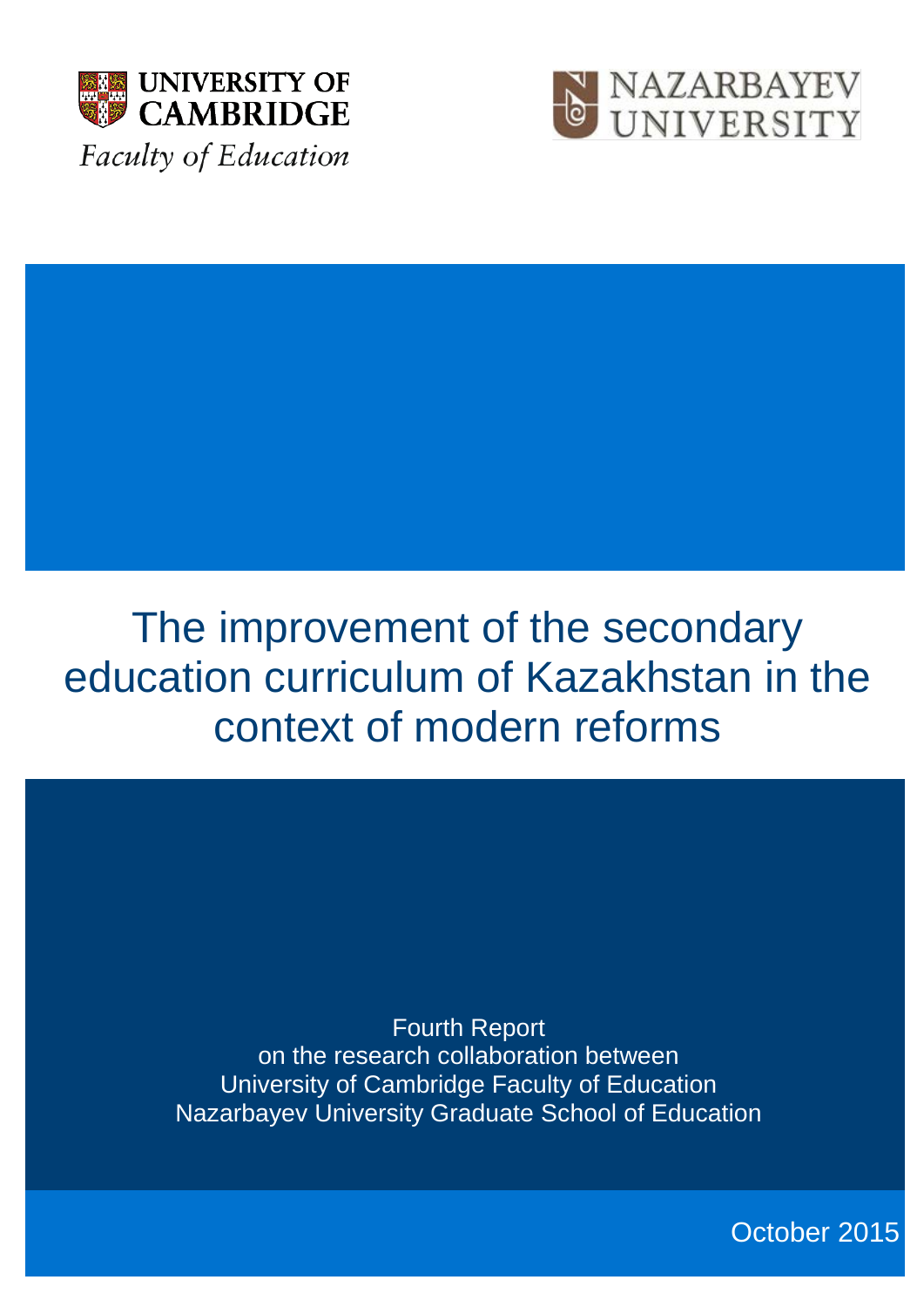**SHORT VERSION** 

**PART ONE**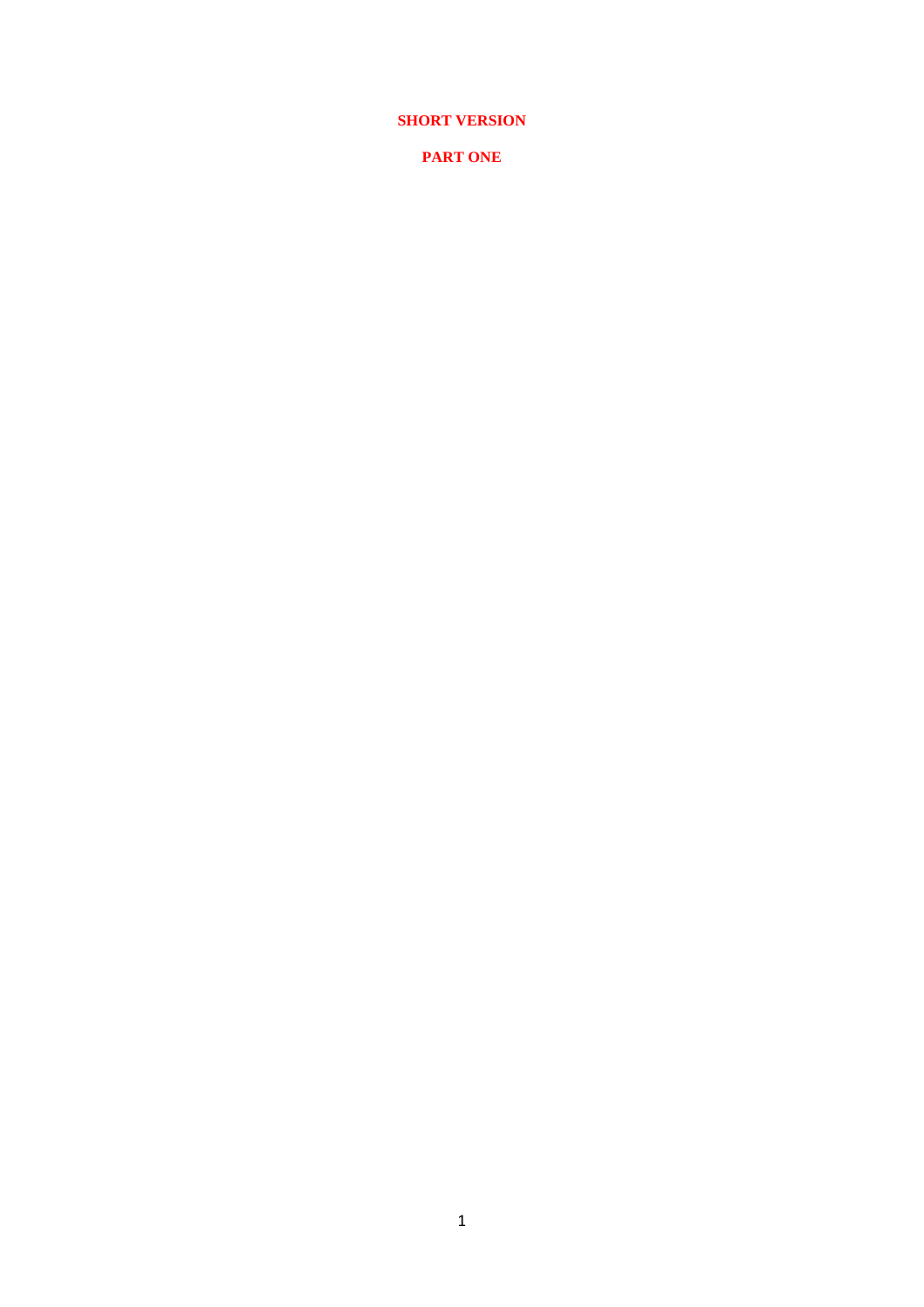## **Acknowledgements**

The research team gratefully acknowledge the support provided for this research by the Ministry of Education and Sciences of the Republic of Kazakhstan through Nazarbayev University Graduate School of Education.

They also acknowledge the ready and fulsome contributions to the research made by colleagues at all levels in the education system from the Ministry of Education and Science through Oblast and Rayun administrators and colleagues in universities, pedagogic institutes and schools.

Finally, they are extremely grateful for the support they have received from staff at Nazarbayev University, in particular, Aida Sagintayeva, Kairat Kurakbayev, Assel Kambatyrova and the team in Astana, and colleagues in the Cambridge Faculty of Education, including Head of Department, Professor Geoff Hayward, Director of International Programmes, Mike Younger and our administrators, Laura Carnicero and Chloë Gayer-Anderson, not least, in the case of our administrators for their part in the final editing and compilation of this report.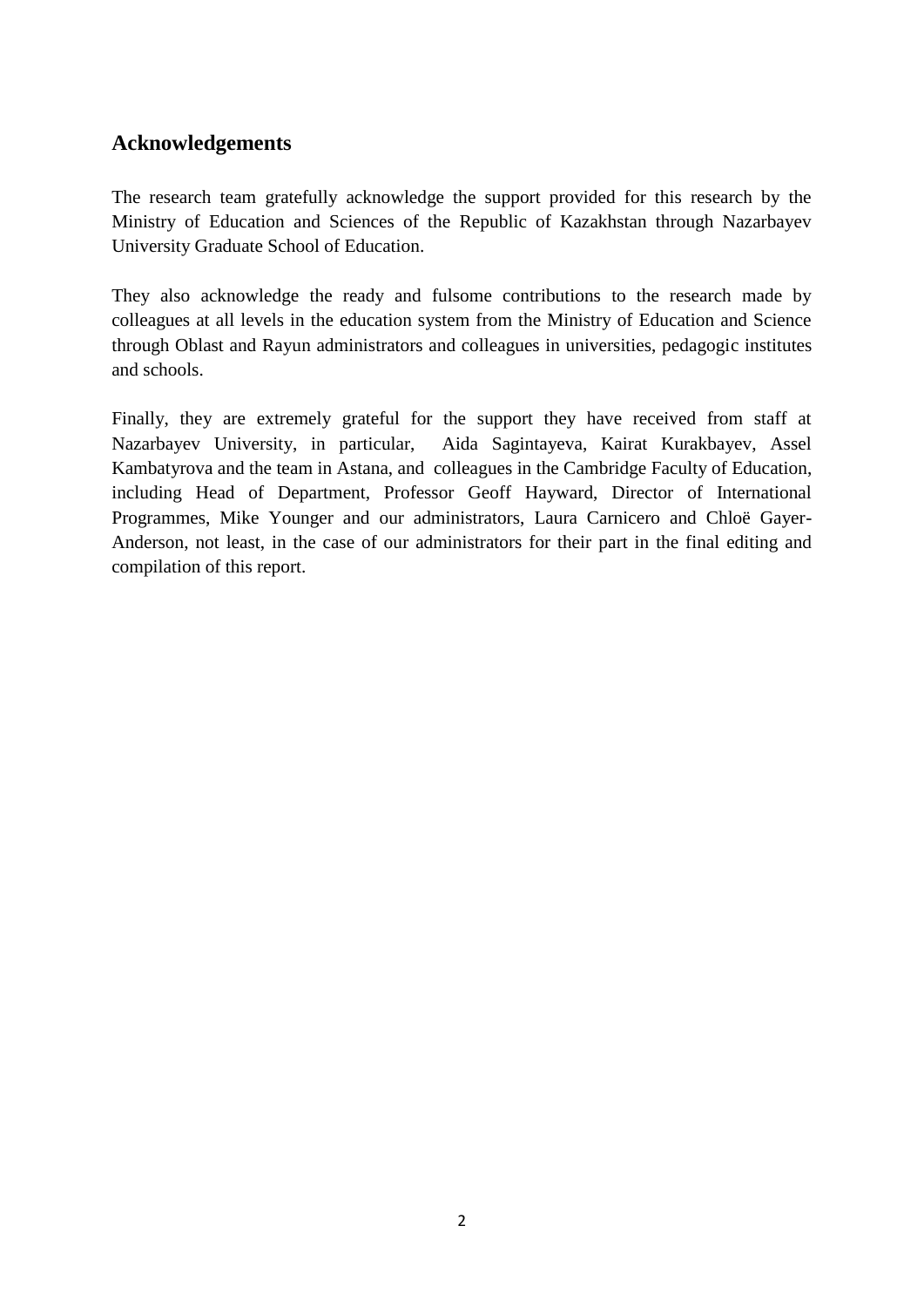#### **The research team**

*University of Cambridge* Professor David Bridges (Research Director) Dr Olena Fimyar Dr David Frost (Principal Investigator) Dr Ros McLellan Dr Fay Turner Dr Liz Winter Dr Natallia Yakavets

*Nazarbayev University Graduate School of Education* Professor Carole Faucher Leila Iyldyz Aimzhan Iztayeva Assel Kambatyrova Daurenbek Kuleimenov Dr Kairat Kurakbayev (Principal Investigator) Aidar Khoroshash Alfira Makhmutova Tolkyn Omarova Dr Aida Sagintayeva Aray Saniyazova Dr Duishonkul Shamatov Arailym Soltanbekova Dr Daniel Torrano Madina Tynybayeva

## **The research partnership**

This research arises out of a partnership between the University of Cambridge Faculty of Education, University of Pennsylvania Graduate School of Education and the Graduate School of Education at Nazarbayev University. The partnership is aimed at supporting the establishment of the Graduate School and ensuring that both its taught programmes and research meet international standards. University of Pennsylvania's focus is on teaching and research in higher education and University of Cambridge's focus is on school level education. Although we have run research workshops, our main focus is on developing research experience and capacity by working collaboratively through every stage of the research process from project design through to publication and dissemination.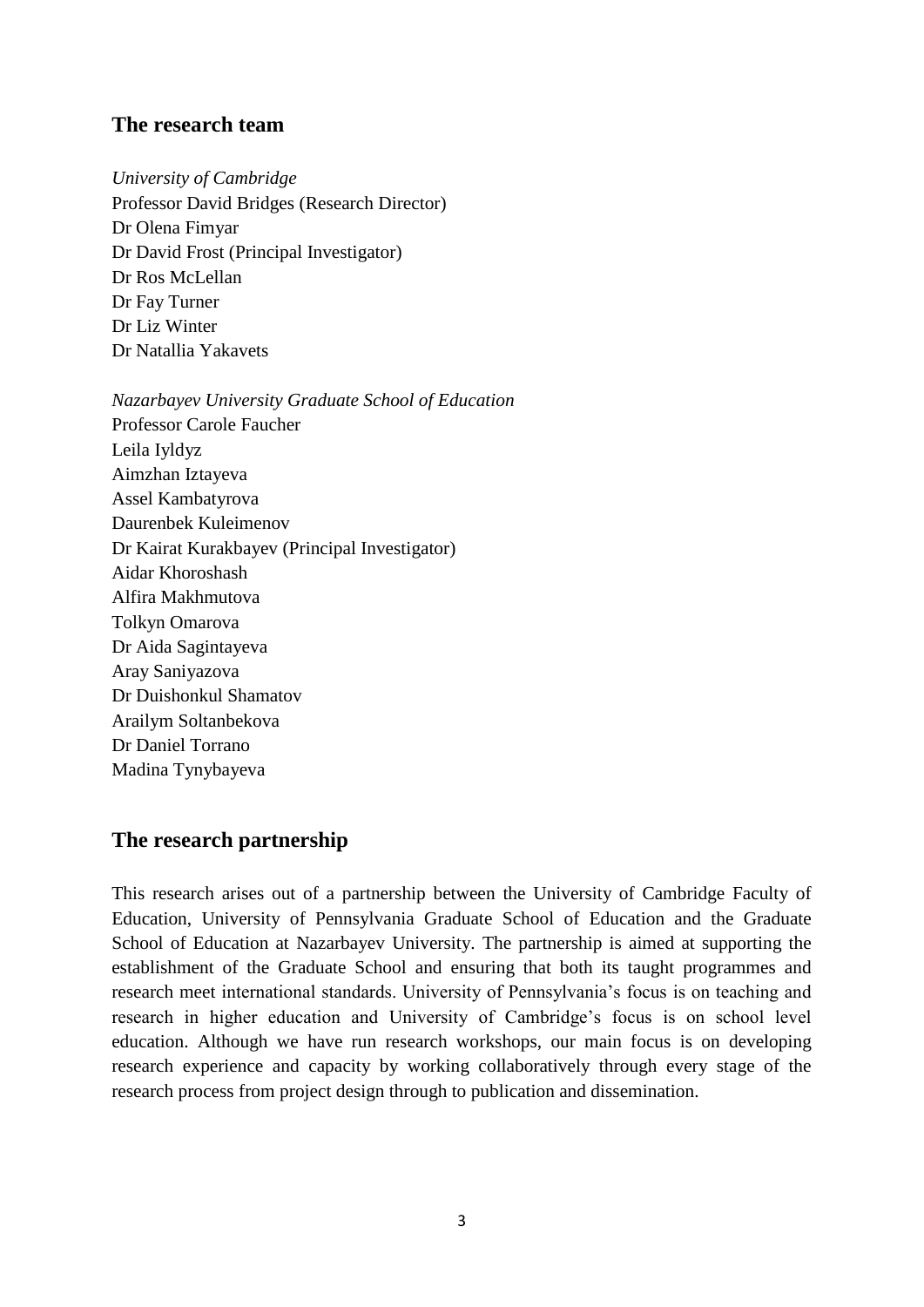In 2015 we have been very happy to include in the research team colleagues in the Research Institute who normally carry mainly administrative duties and doctoral students as well as established staff of the Graduate School of Education.

## **The context, purposes and focus of the research**

The context for the research is that of a major programme of educational reform in Kazakhstan aimed at schools. This programme includes:

- $\bullet$  the extension of the period of schooling to 12 years;
- the development of a new curriculum and reform of the structure of assessment;
- $\bullet$  the implementation of a tri-lingual policy in schools;
- the development of a new raft of selective schools for talented and gifted children, the Nazarbayev Intellectual Schools with innovative curricula and assessment;
- the 'translation' of experience from these schools to mainstream schools;
- a major programme of in-service education of teachers under 'Centres of Excellence';
- the beginnings of attempts at the reform of teacher education;
- improvements in the selection of students for higher education and in their successful transition between school and higher education.

In 2015 we continued to investigate student assessment, with a special focus on its role in determining who enters higher education and who receives scholarships for this purpose. We were aware, however, of alarmingly high drop-out rates among students (especially students from rural areas) in their early experience in higher education, and we sought to understand what was happening and how universities might address the problem. Finally, we looked at the nature of pre-service teacher education and its fit with the changing curriculum and changing approaches to the professional preparation and development of teachers. These are the three themes on which we report in Part Two of this report.

## **The conduct of the research**

In 2015, more than in any previous year, we functioned as three fairly separate teams with their own focus and tasks: on assessment, on teacher preparation and on social aspects of transition from school to university. For this reason we shall explain the conduct of the research and the methods used separately for each area of research.

However, all three teams were concerned in different ways with the interface between higher education (including teacher education institutions) and schools. Though we concentrated in our field research on collecting data related to our own topics, there was of course considerable overlap. We shared data where appropriate and when it came to the writing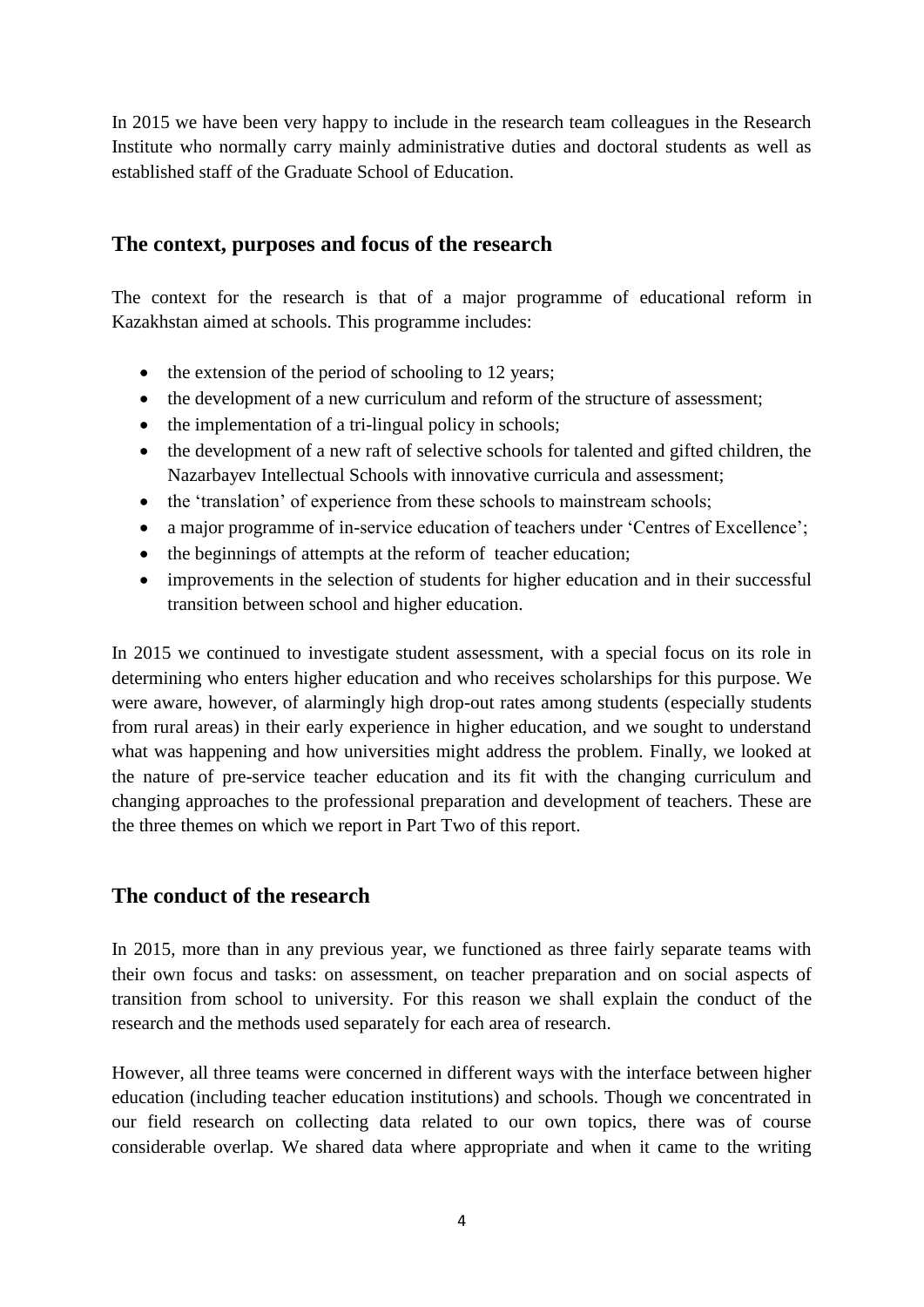workshop in particular reviewed collaboratively each other's ideas and progress in the production of papers.

In advance of the field research each small thematic team identified key research questions around which they hoped to gather data. Our field research was mainly concentrated on one set of field visits in April 2015, though the 'social aspects' team had a second field visit and other colleagues took advantage of visits to Kazakhstan for other purposes to supplement their data. We also drew on data collected in previous years of the research collaboration, much of which was relevant to this year's themes.

We visited different cities and rural locations in Kazakhstan during the course of this year's research in five locations in different parts of Kazakhstan.

- The assessment team visited two cities and a total of five universities;
- The transition team visited three regional cities, one town and seven villages and a total of twelve schools and five universities;
- The pre-service teacher education team visited three higher educational pedagogical institutions and two pedagogical colleges in two locations.

Most of this was conducted through the medium of interviews with staff and students of universities and pedagogic institutes and in schools but also included focus group interviews and surveys. In total we conducted around 190 interviews/focus groups.

- The assessment strand research team conducted 41 HE interviews/focus groups in 2015. Of these 23 were transcribed. These data were extended by drawing on nine transcripts of especially relevant 2014 HE data as supplement thereby making a final dataset of 32 interviews/focus groups to support insight and understanding of the perspective of staff and students in HEIs. The research design was a mixed methods approach and to compliment the qualitative data, two surveys were distributed to HE undergraduates and HEI staff to provide breadth as well as depth of data. Thus qualitative and quantative data were seen to complement each other.
- The assessment strand team generated two fully operational online surveys in 2015: one directed towards HEI staff and one to HE students. Despite 94 direct email requests to HEI staff producing 20 full responses and a very promising response rate of 21%, gatekeepers at some HEIs appeared not to pass on the survey's details. Therefore sufficient HEI staff data across all institutions visited were not available. The student survey was even more disappointing in terms of recruitment and only 14 responses were received from a direct request to 371 students. Again, this gave insufficient data for analysis and prompted further concerns over some institutions' gatekeepers' distributions of the survey's weblink plus whether an online survey was the most suitable format. The low return rates compromised the original research design for 2015 so recourse was taken to postpone delivery of the surveys to later in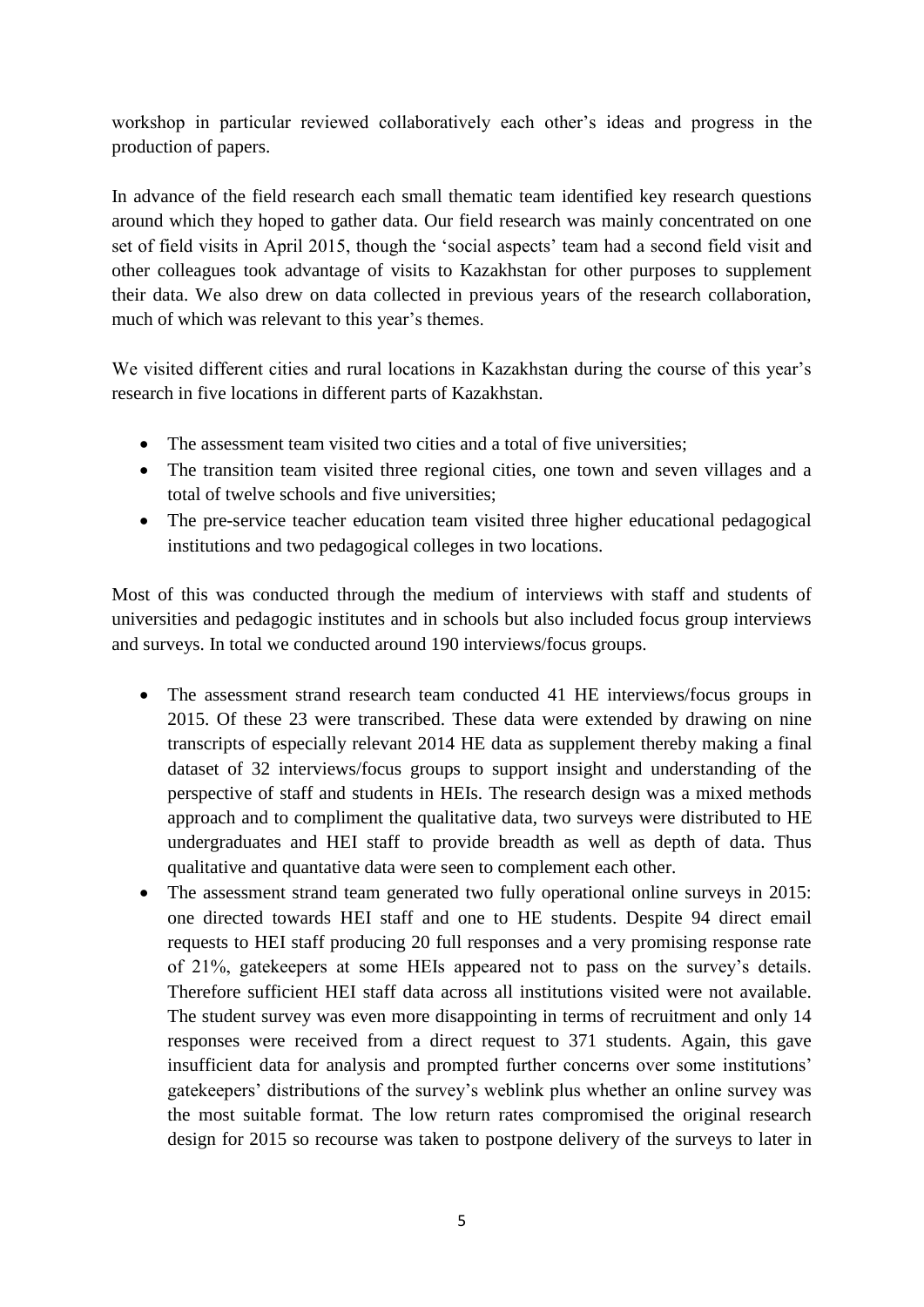either 2015 or early 2016 when results could be fruitfully combined with the qualitative HE data collected in 2015;

- The transition team conducted 54 focus groups with 212 schools students and 89 university students, as well as 24 interviews with university staff.
- The transition team generated 2 survey instruments for schools and HE; the hardcopies of the school surveys were distributed to 246 school leavers in 8 schools. The response rate was 100%. The University survey was developed as an online tool and it will be distributed again in 2016.
- The pre-service education team conducted 40 interviews and 2 focus groups with teacher-educators and 7 focus groups with teacher-students. In addition, 23 interviews and focus groups with teacher-educators and teacher-students were conducted with a specific focus on tri-lingual education. The total number of interviews and focus groups conducted in April 2015 is 72. Furthermore, the empirical data collected over the last three years from extended semi-structured interviews with key stakeholders were included in the analysis. In addition, the pre-service team has done an extensive analysis of documentary evidence of different kinds: course manuals; programme descriptions; textbooks used in teacher education; and Centre of Excellence course books.
- The pre-service education team developed four survey instruments which were imported into Qualtrics software and were completely operational online. The surveys were directed at: (i) HE staff (teacher-educators); (ii) final year student-teachers; (iii) mentors in schools and local educational authority responsible for student-teachers practicum (placement); and for support of early career teachers; and (iv) early career teachers (from 1 to 5 years in post). The recruitment of participants to respond to online surveys was a big challenge. With support and assistance from Centre of Excellence trainers it was possible to receive 248 responses from teacher-educators from 18 HEI across Kazakhstan. The response to the students' survey was not sufficient for analysis and we encountered administrative problems with the distribution of the other surveys. We hope however to gather the data from these surveys later in 2015 or in 2016.

With this substantial data set to hand (most of it coded using NVivo and SPSS software) we could then interrogate the material and write about the issues that interested us.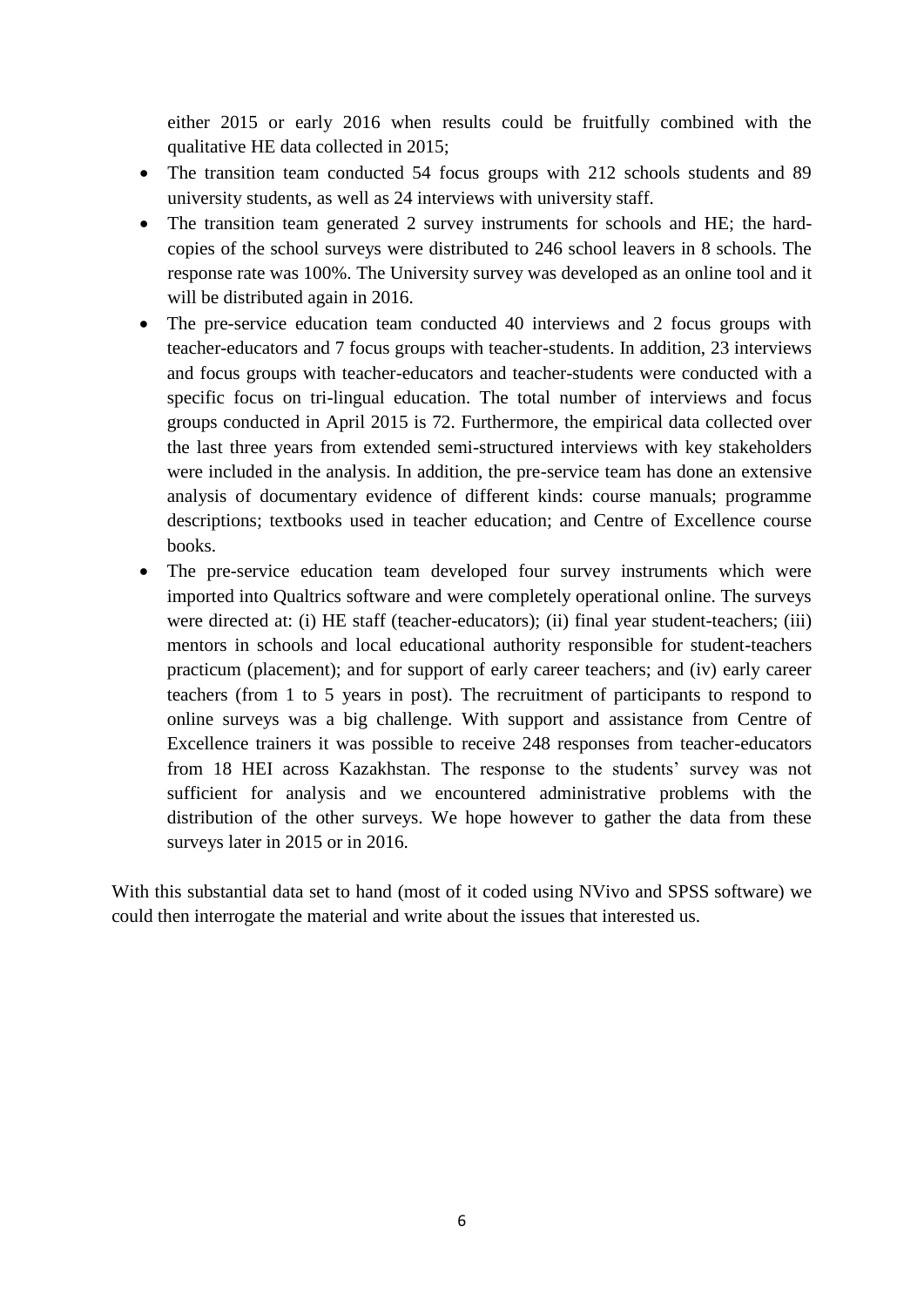## **Synopses**

The following section contains synopses of the research papers.

#### **A test of learning, certification or accountability? Perceptions of standardized testing in Kazakhstan**

Liz Winter, Ros McLellan (University of Cambridge Faculty of Education), Daniel Torrano, Daurenbek Kuleimenov, Arailym Soltanbekova, & Madina Tynybayeva (Nazarbayev University Graduate School of Education).

This paper sets out to examine the application of a Western construct of the three primary purposes of national summative assessment to post-Soviet context undergoing educational reform. These purposes are defined as assessment for: learning; certification and school accountability (Black, 1998). Research among school teachers and students in Kazakhstan resulted in qualitative data comprising 51 interviews and focus groups obtained from various types of schools. The dataset was designed to satisfy research questions on how the three purposes were met by the current national school-leaving assessment tool, the Unified National Test (UNT). A fourth area of discussion was how continuity of assessment was managed between the school system and a newly Bologna Process-compliant higher education sector (EHEA, 2012). Results indicated that the UNT was unable to satisfy all three purposes effectively, or to prepare students adequately in a learning-outcomes approach to assessment. Although the UNT was a step forwards in providing comparison data at a national level and improving equitable access for students to universities, it was overly reductionist in how it represented the curriculum and thus was unable to act as a meaningful form of certification, or for accountability purposes. Fundamentally, the UNT failed in terms of being able to fully represent a student's learning at school since many subjects were not included and no account was taken of which of the two curriculum strands students had followed. The UNT particularly failed to provide the capability for students to demonstrate skills beyond memorisation, or to reliably identify students who either had specific abilities in subject specialisations or who had the most potential to benefit from the more advanced cognitive and communication demands found in higher education. Recommendations are provided at the end of the paper to suggest ways forward, as well as a critique of the application of a Western construct of educational assessment in an untried context.

#### **Pre-service teacher education and its appropriateness to the requirements of the new curriculum and the education reform agenda in Kazakhstan**

David Bridges, Natallia Yakavets (University of Cambridge Faculty of Education), Kairat Kurakbayev & Duishonkul Shamatov (Nazarbayev University Graduate School of Education). Assel Kambatyrova and Leila Iyldyz were part of the team in the field visits and participated in the writing workshop but are producing their independent report focussed on the response of teacher education institutions to the requirements of tri-lingual education.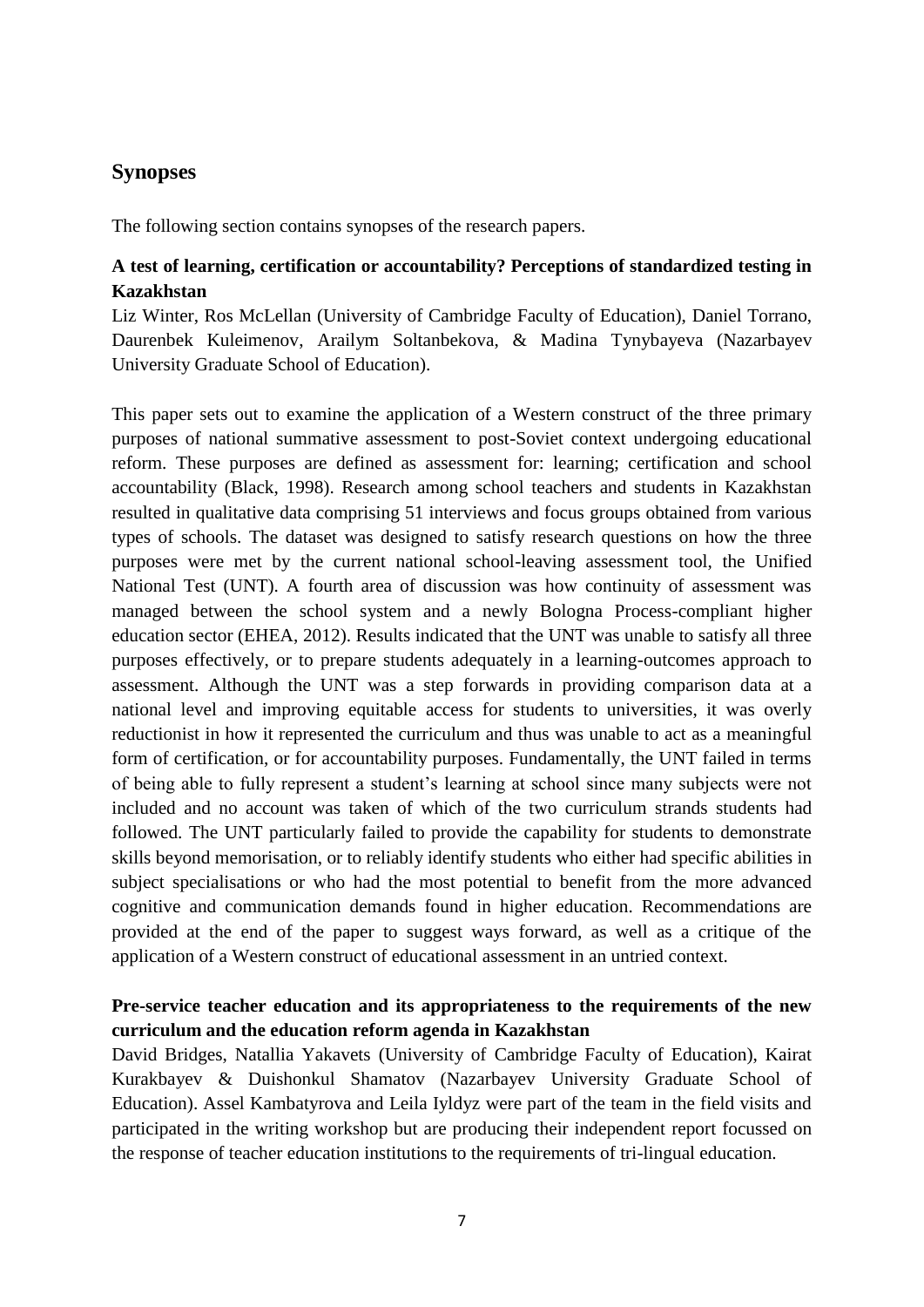Within the general research theme "Secondary education curriculum in the context of contemporary reform in Kazakhstan" this paper explores the current state of pre-service teacher education in Kazakhstan pedagogical institutions with a particular focus on the professional knowledge requirements that underpin current practice in initial teacher education in Kazakhstan. We examine how pedagogical institutions prepare future teachers to teach in secondary schools and whether they are prepared to work according to the current reform initiatives. The study examines what knowledge, skills and understanding future teachers receive during pre-service teacher education, how they develop their pedagogical and content knowledge and how the knowledge gained through pre-service teacher education prepares them to work in secondary schools in Kazakhstan. The paper draws on empirical data collected over the last four years derived mainly from extended semi-structured interviews with policy-makers, teacher educators and focus groups with student teachers. The study used an online survey of 248 teacher-educators from 18 higher educational institutions across the country. The paper examines two contrasting portrayals of the 'constructs and construction' of teachers' professional knowledge and explores the question what happens when two contrasting practices encounter each other in the wider educational and professional culture of Kazakhstan. Tentative suggestions for policy-makers and practitioners are discussed.

#### **The social aspects of transition from school to Higher Education: The focus on rural multi-ethnic communities in Kazakhstan**

Olena Fimyar (University of Cambridge Faculty of Education), Carole Faucher, Aimzhan Iztayeva, Alfira Makhmutova, Aray Saniyazova (Nazarbayev University Graduate School of Education) and Olga Mun (Central European University, Hungary and University of Cambridge Faculty of Education).

This paper is a part of a larger study looking at the social aspects of transition from school to higher education in Kazakhstan. Understanding the factors influencing student retention and drop-out remains high on the government's agenda. The link between rural/urban inequalities and difficulties in transitioning to higher education are highlighted in national and international reports, including the Reviews for National Policies in Education: Higher Education in Kazakhstan (OECD and World Bank, 2007), Analysis of Common National Testing Results (MES, 2012a) and the Roadmap Diagnostic Report on the Strategic Directions for Education Reforms in Kazakhstan for 2015–2020 (Ayubayeva et al., 2013). According to the National Report on the Status and Development of Education, drop-out rates across the country, while decreasing steadily between 2007 and 2010, rose by 1 per cent to 11.9 per cent in 2010/11, with 13.6 per cent of students withdrawing from privately-funded higher educational institutions and 10.2 per cent withdrawing from state-funded higher educational institutions (MES, 2012b, p. 68). The key question that the study aims to address is: what factors affect student retention in science, technology, engineering, and mathematics (STEM) subjects in higher education in Kazakhstan? The study uses Bourdieu's theoretical framework detailed in Reay (2004), and the special issues of the Cambridge Journal of Education (Gale and Lingard, 2015) to provide a sociological explanation of the official dropout rates in Kazakhstani higher education. By synthesising the findings from five